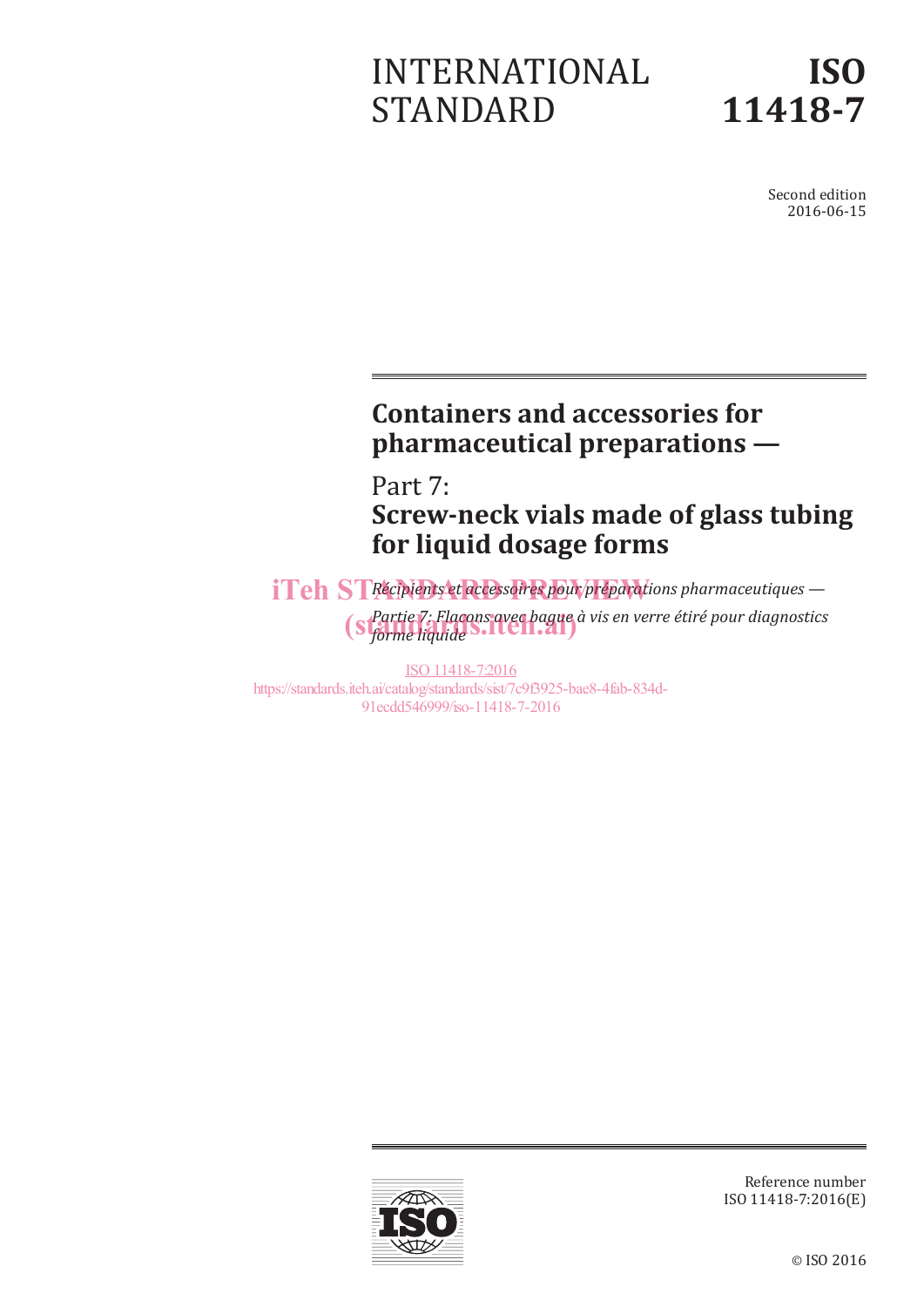# iTeh STANDARD PREVIEW (standards.iteh.ai)

ISO 11418-7:2016 https://standards.iteh.ai/catalog/standards/sist/7c9f3925-bae8-4fab-834d-91ecdd546999/iso-11418-7-2016



#### © ISO 2016, Published in Switzerland

All rights reserved. Unless otherwise specified, no part of this publication may be reproduced or utilized otherwise in any form or by any means, electronic or mechanical, including photocopying, or posting on the internet or an intranet, without prior written permission. Permission can be requested from either ISO at the address below or ISO's member body in the country of the requester.

ISO copyright office Ch. de Blandonnet 8 • CP 401 CH-1214 Vernier, Geneva, Switzerland Tel. +41 22 749 01 11 Fax +41 22 749 09 47 copyright@iso.org www.iso.org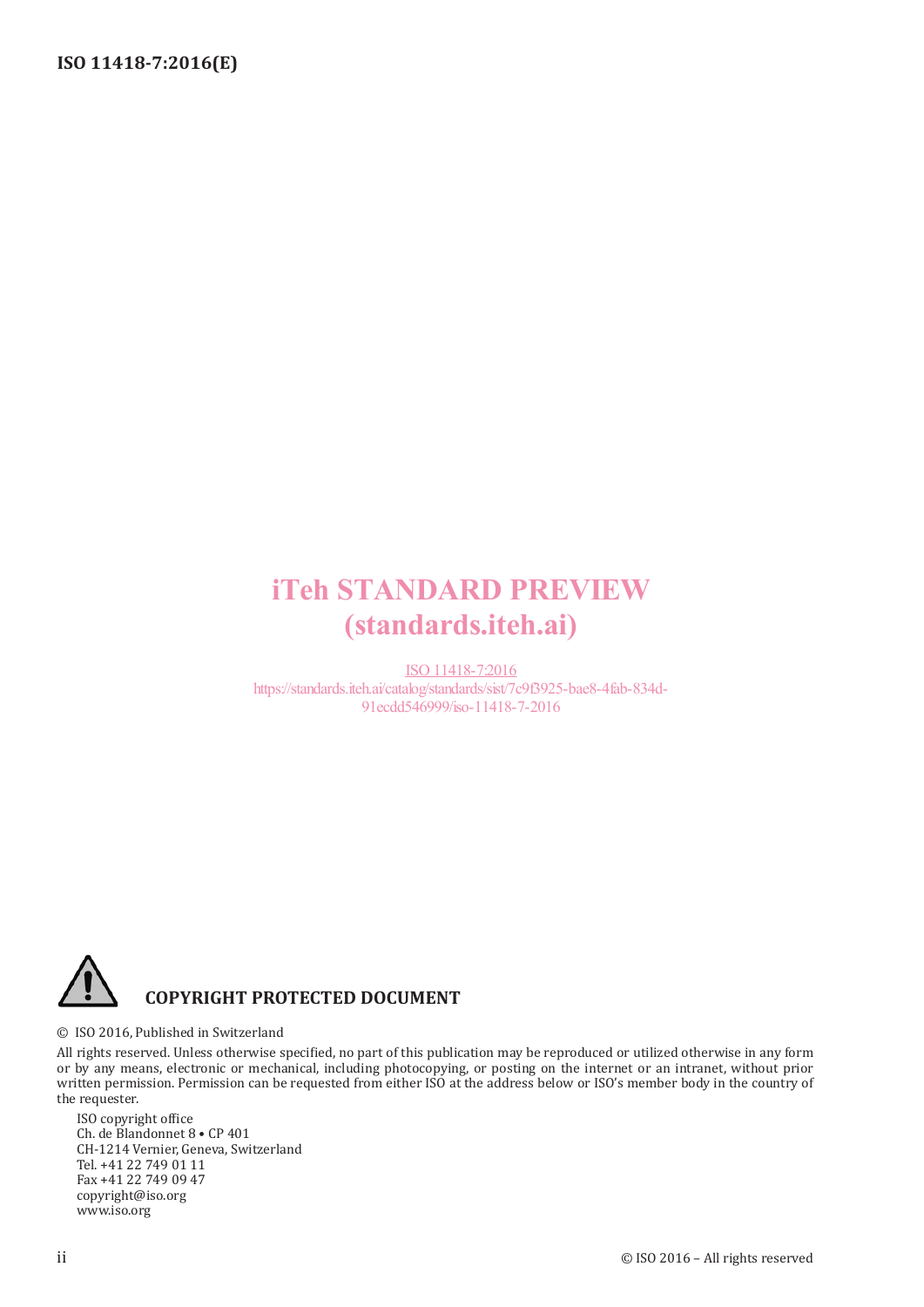Page

## **Contents**

|   | $\textbf{Scope} \texttt{} \texttt{} \texttt{} \texttt{} \texttt{} \texttt{} \texttt{} \texttt{} \texttt{} \texttt{} \texttt{} \texttt{} \texttt{} \texttt{} \texttt{} \texttt{} \texttt{} \texttt{} \texttt{} \texttt{} \texttt{} \texttt{} \texttt{} \texttt{} \texttt{} \texttt{} \texttt{} \texttt{} \texttt{} \texttt{} \texttt{} \texttt{} \texttt{} \texttt{} \texttt{} \texttt{$ |
|---|-----------------------------------------------------------------------------------------------------------------------------------------------------------------------------------------------------------------------------------------------------------------------------------------------------------------------------------------------------------------------------------------|
|   |                                                                                                                                                                                                                                                                                                                                                                                         |
| 3 | Dimensions and designation <b>Executive Service Contract Contract Contract Contract Contract Contract Contract Contract Contract Contract Contract Contract Contract Contract Contract Contract Contract Contract Contract Contr</b>                                                                                                                                                    |
|   |                                                                                                                                                                                                                                                                                                                                                                                         |
| 5 |                                                                                                                                                                                                                                                                                                                                                                                         |
| 6 |                                                                                                                                                                                                                                                                                                                                                                                         |
| 7 |                                                                                                                                                                                                                                                                                                                                                                                         |
| 8 |                                                                                                                                                                                                                                                                                                                                                                                         |

# **iTeh STANDARD PREVIEW** (standards.iteh.ai)

ISO 11418-7:2016 https://standards.iteh.ai/catalog/standards/sist/7c9f3925-bae8-4fab-834d-91ecdd546999/iso-11418-7-2016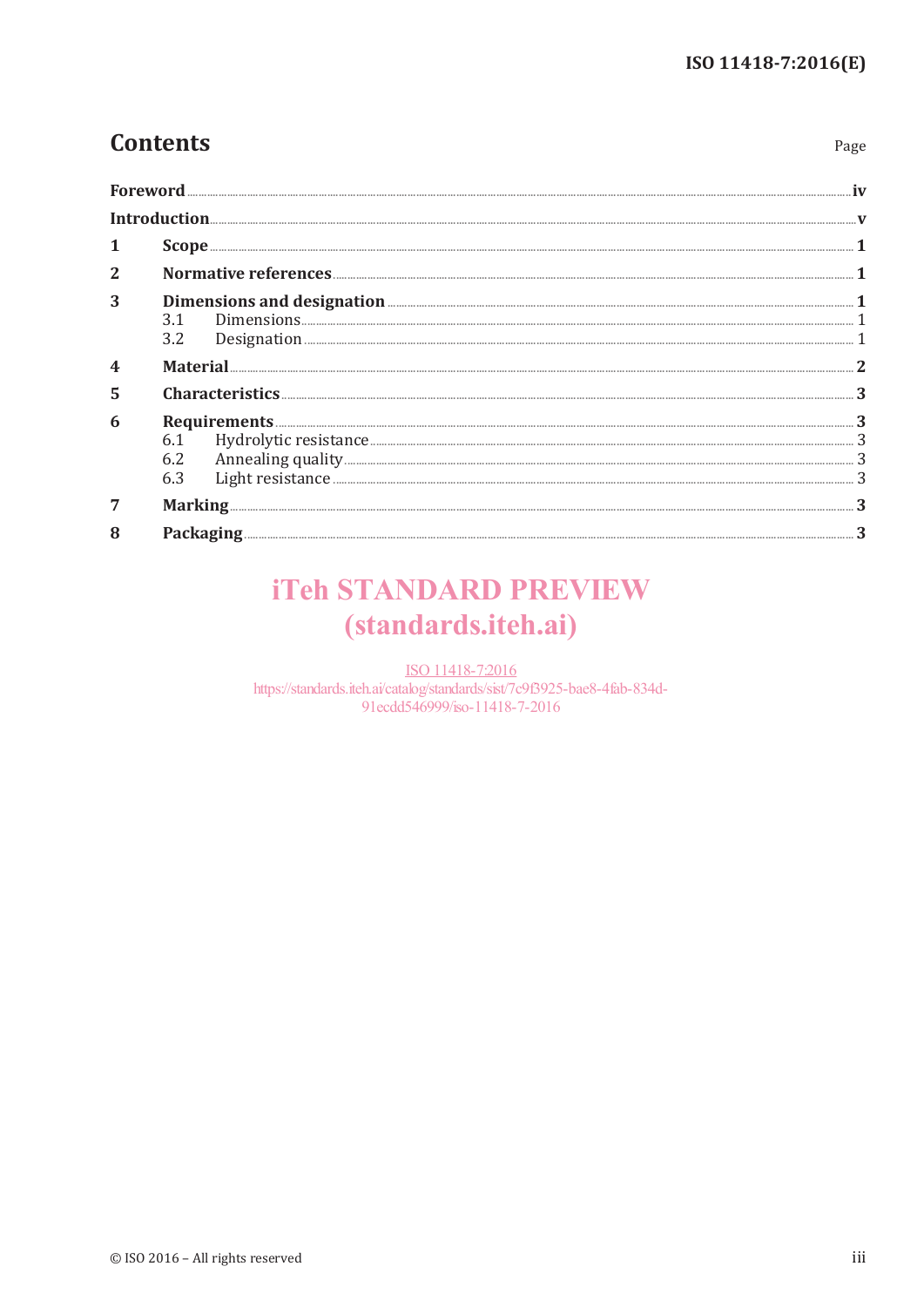## **Foreword**

ISO (the International Organization for Standardization) is a worldwide federation of national standards bodies (ISO member bodies). The work of preparing International Standards is normally carried out through ISO technical committees. Each member body interested in a subject for which a technical committee has been established has the right to be represented on that committee. International organizations, governmental and non-governmental, in liaison with ISO, also take part in the work. ISO collaborates closely with the International Electrotechnical Commission (IEC) on all matters of electrotechnical standardization.

The procedures used to develop this document and those intended for its further maintenance are described in the ISO/IEC Directives, Part 1. In particular the different approval criteria needed for the different types of ISO documents should be noted. This document was drafted in accordance with the editorial rules of the ISO/IEC Directives, Part 2 (see www.iso.org/directives).

Attention is drawn to the possibility that some of the elements of this document may be the subject of patent rights. ISO shall not be held responsible for identifying any or all such patent rights. Details of any patent rights identified during the development of the document will be in the Introduction and/or on the ISO list of patent declarations received (see www.iso.org/patents).

Any trade name used in this document is information given for the convenience of users and does not constitute an endorsement.

For an explanation on the meaning of ISO specific terms and expressions related to conformity assessment, as well as information about ISO's adherence to the World Trade Organization (WTO) principles in the<br>Technical Barriers to Trade (TBT) see the following URL: www.iso.org/iso/foreword.html Technical Barriers to Trade (TBT) see the following URL: www.iso.org/iso/foreword.html.

The committee responsible for this document is ISO/TC 76, *Transfusion*, *infusion and injection*, and blood **(standards.iteh.ai)** *processing equipment for medical and pharmaceutical use*. 0 11418-

This second edition cancels and replaces the first edition (ISO 1141827-1998), which has been technically revised by 91ecdd546999/iso-11418-7-2016

- amending the mass of screw-neck vials in Table 1, and
- editorially revising this part of ISO 11418.

ISO 11418 consists of the following parts, under the general title *Containers and accessories for pharmaceutical preparations*:

- Part 1: *Drop-dispensing glass bottles*
- *Part 2: Screw-neck glass bottles for syrups*
- *Part 3: Screw-neck glass bottles (veral) for solid and liquid dosage forms*
- *Part 4: Tablet glass bottles*
- *Part 5: Dropper assemblies*
- *Part 7: Screw-neck vials made of glass tubing for liquid dosage forms*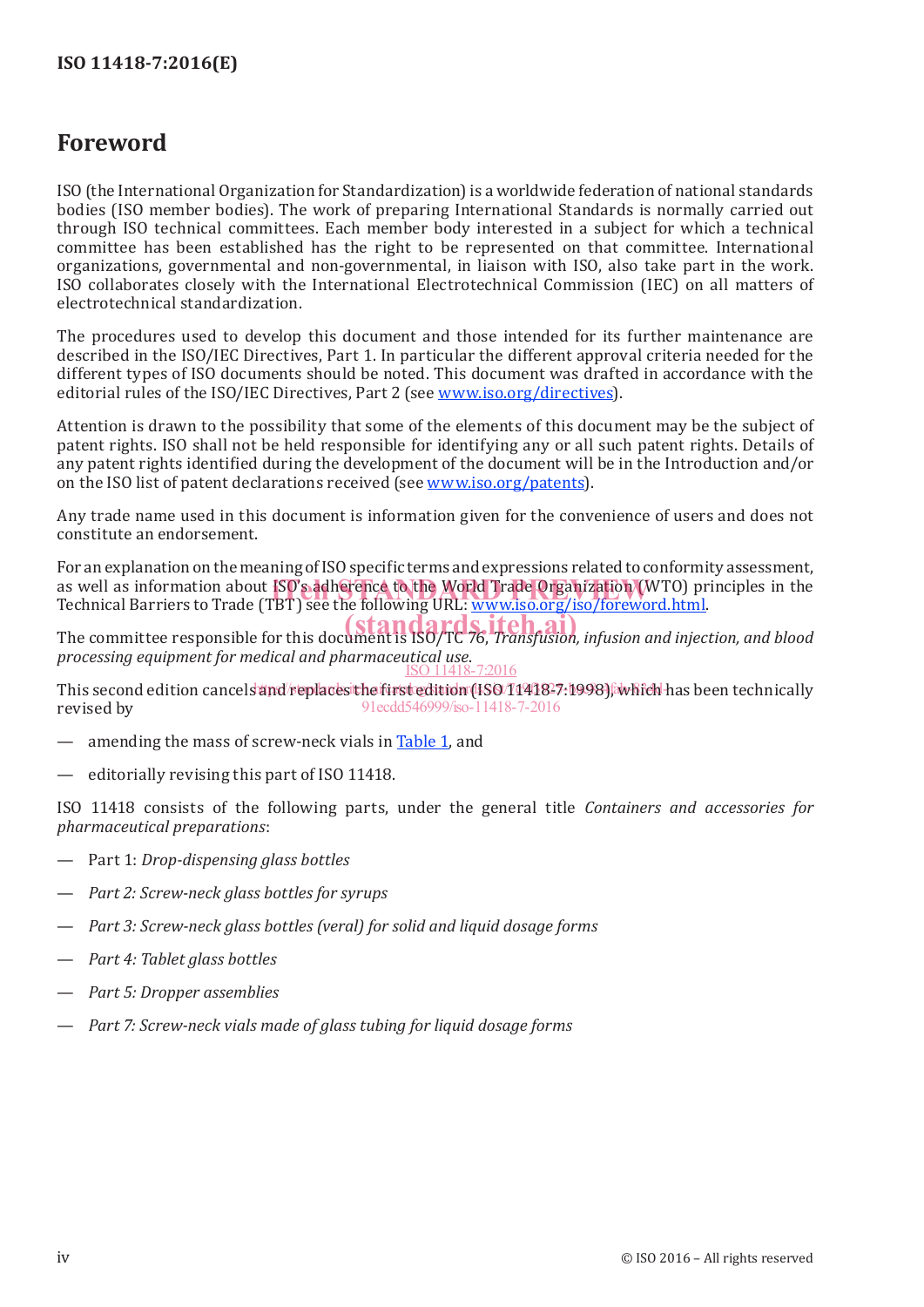### **Introduction**

The purpose of this part of ISO 11418 is to specify the dimensions, capacities, form and requirements of screw-neck vials made from tubular glass intended for medical use. Vials made from glass tubing are considered to be suitable for the packaging and storage of pharmaceutical preparations until they are administered for medicinal purposes. Such vials may be made of different types of glass which can affect chemical resistance properties. For example, those made from borosilicate glass will have a very high level of chemical resistance where others made from soda-lime-silica glass will have a lower but adequate chemical resistance for the purposes for which they are intended.

Because vials may be made from different types of glass and because it is the chemical behaviour of the internal surface which is important when they are filled with pharmaceutical preparations, it is essential to specify the test procedures by which the performance can be measured.

# iTeh STANDARD PREVIEW (standards.iteh.ai)

ISO 11418-7:2016 https://standards.iteh.ai/catalog/standards/sist/7c9f3925-bae8-4fab-834d-91ecdd546999/iso-11418-7-2016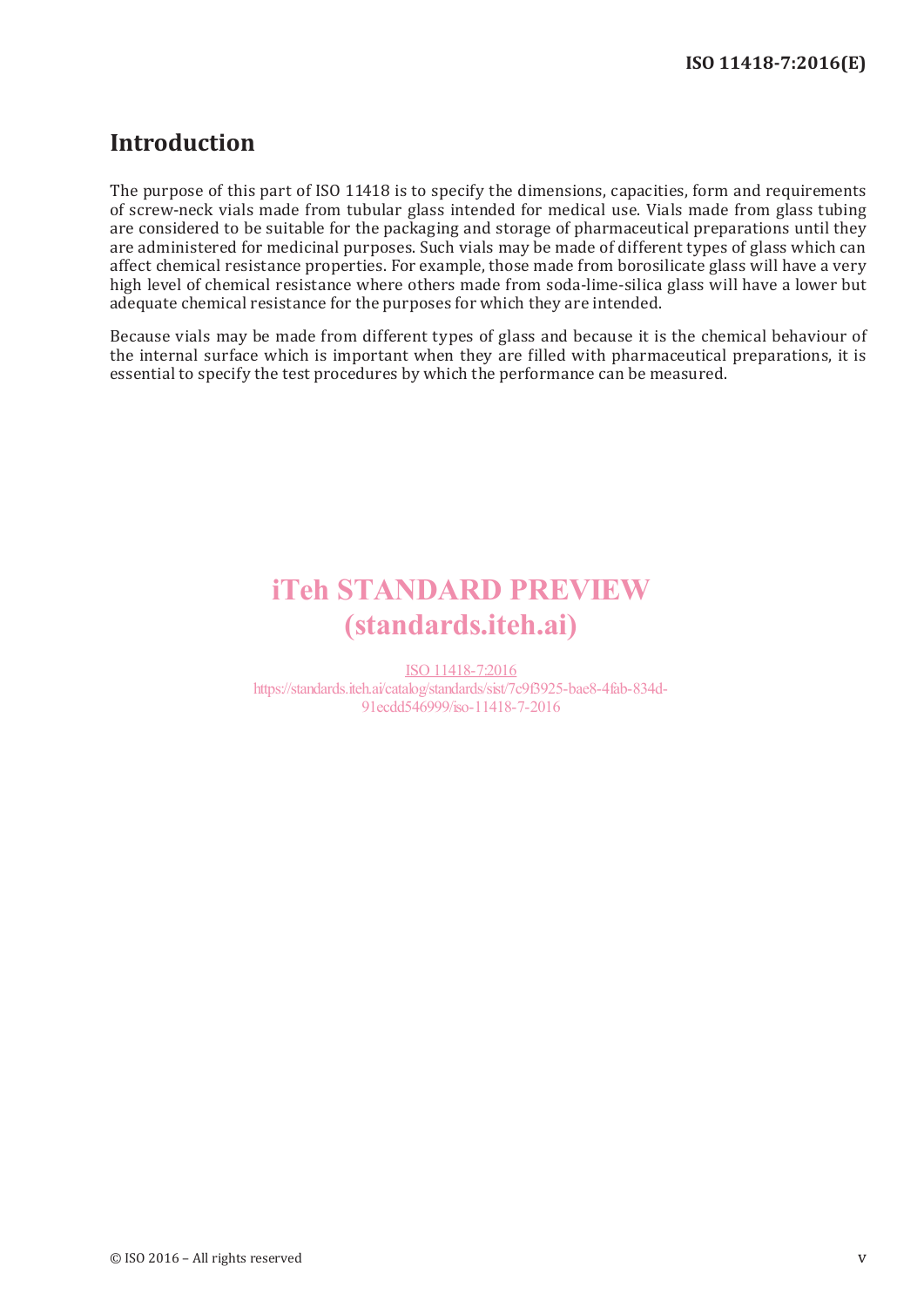# iTeh STANDARD PREVIEW (standards.iteh.ai)

ISO 11418-7:2016 https://standards.iteh.ai/catalog/standards/sist/7c9f3925-bae8-4fab-834d-91ecdd546999/iso-11418-7-2016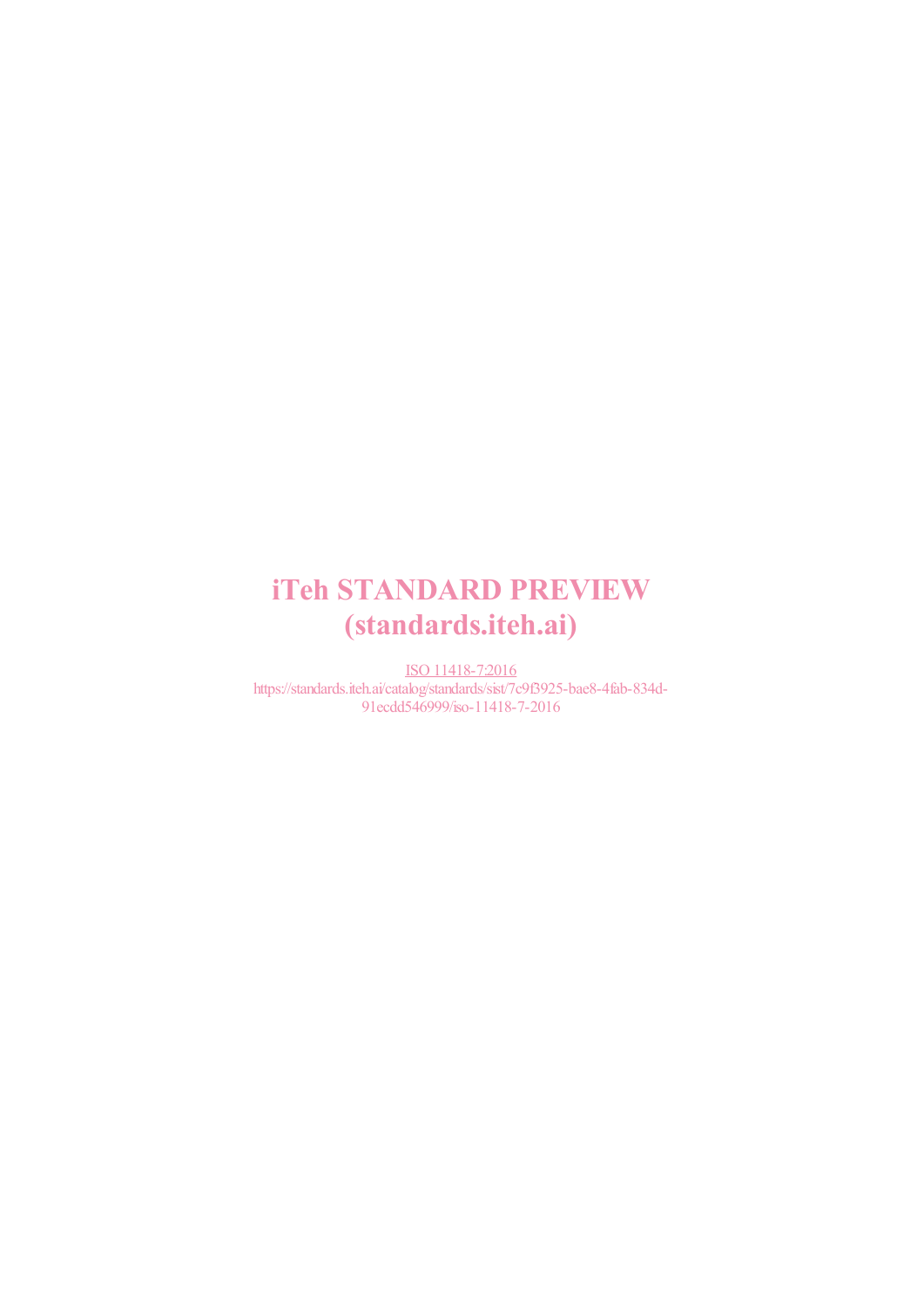## **Containers and accessories for pharmaceutical preparations —**

### Part 7:

# **Screw-neck vials made of glass tubing for liquid dosage forms**

#### **1 Scope**

This part of ISO 11418 specifies the design, dimensions, material and requirements of screw-neck vials for pharmaceutical preparations. Screw-neck vials are applicable to primary packs used in direct contact with a drug.

This part of ISO 11418 applies to colourless or amber glass vials made from borosilicate or soda-limesilica glass, made from glass tubing and intended to be used in the packaging, storage or transportation of pharmaceutical products.

NOTE The potency, purity, stability and safety of a drug during its manufacture and storage can be strongly affected by the nature and performance of the primary pack.  $\bf REWEW$ 

# **2 Normative references** (standards.iteh.ai)

The following documents, in whole or  $\frac{150}{11418}$ ,  $\frac{7.2016}{2000}$  matively referenced in this document and are indispensable for its application. For dated references, only the edition cited applies. For undated indispensable for its application. For undated references, the latest edition of the referenced document (including any amendments) applies.

ISO 719, *Glass — Hydrolytic resistance of glass grains at 98 degrees C — Method of test and classification*

ISO 720, *Glass — Hydrolytic resistance of glass grains at 121 degrees C — Method of test and classification*

ISO 4802-1, *Glassware — Hydrolytic resistance of the interior surfaces of glass containers — Part 1: Determination by titration method and classification*

ISO 4802-2, *Glassware — Hydrolytic resistance of the interior surfaces of glass containers — Part 2: Determination by flame spectrometry and classification*

#### **3 Dimensions and designation**

#### **3.1 Dimensions**

The dimensions of screw-neck vials shall be as shown in Figure 1 and as given in Table 1.

#### **3.2 Designation**

Screw-neck vials for pharmaceutical preparations in liquid form made of glass tubing shall be designated by a reference to this part of ISO 11418, followed by the letters Glt, for glass tubing, together with the nominal tubing size, followed by the colour of the glass, followed by the hydrolytic resistance class.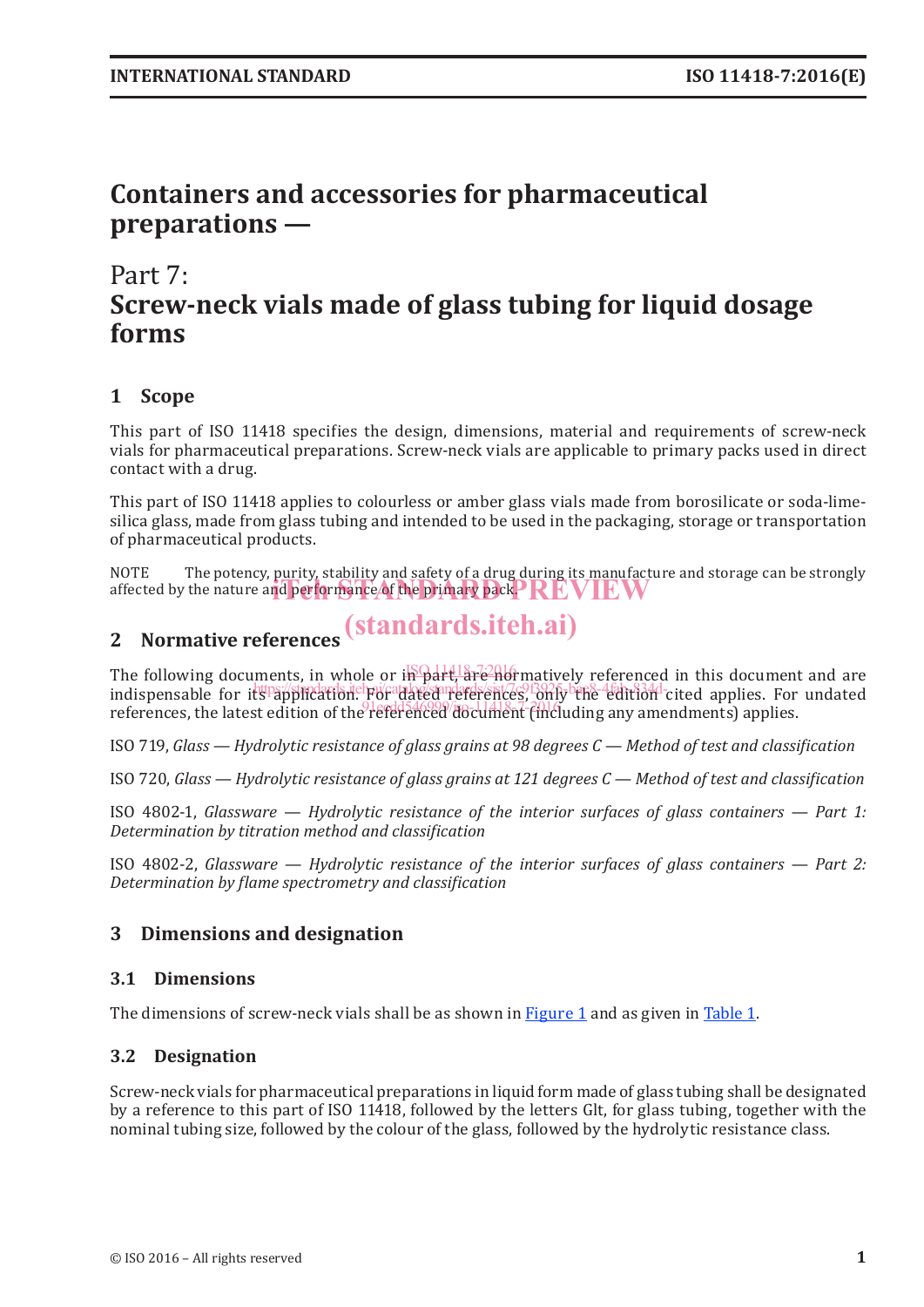#### **ISO 11418-7:2016(E)**

EXAMPLE A screw-neck vial for pharmaceutical preparations in liquid form, made of amber glass (br), glass tubing of nominal size 10, of hydrolytic resistance container class ISO 4802 – HC 1, in accordance with this part of ISO 11418 is designated as follows:

#### **Vial ISO 11418-7 - Glt 10 - br - 1**



#### **Key**

- *d*<sup>5</sup> diameter of the flank
- *b* width of the thread profile
- *c* depth of the thread profile
- *k* 0,675 (constant for construction of the thread profile)
- *p* pitch
- <sup>a</sup> The neck finish shall be cylindrical and shall have the diameter  $d_2$  until the depth  $h_3$ . A form of a truncated cone is permitted if at the same time the following conditions are fulfilled:
	- the truncated cone has the height *h*3;
	- the admissible tolerances of  $d_2$  are retained;
	- the larger diameter is located at the bottle opening;
	- the larger diameter is maximum of 0,3 mm longer than the smaller one.

#### **Figure 1 — Typical example of a screw-neck vial with a round thread (knuckle thread) with two complete threads**

#### **4 Material**

The material shall be colourless (cl) or amber (br) borosilicate glass (see ISO 4802-1 or ISO 4802-2) or soda-lime-silica glass (see ISO 4802-1 or ISO 4802-2) of one of the following hydrolytic resistance grain classes.

— ISO 720 – HGA 1 or